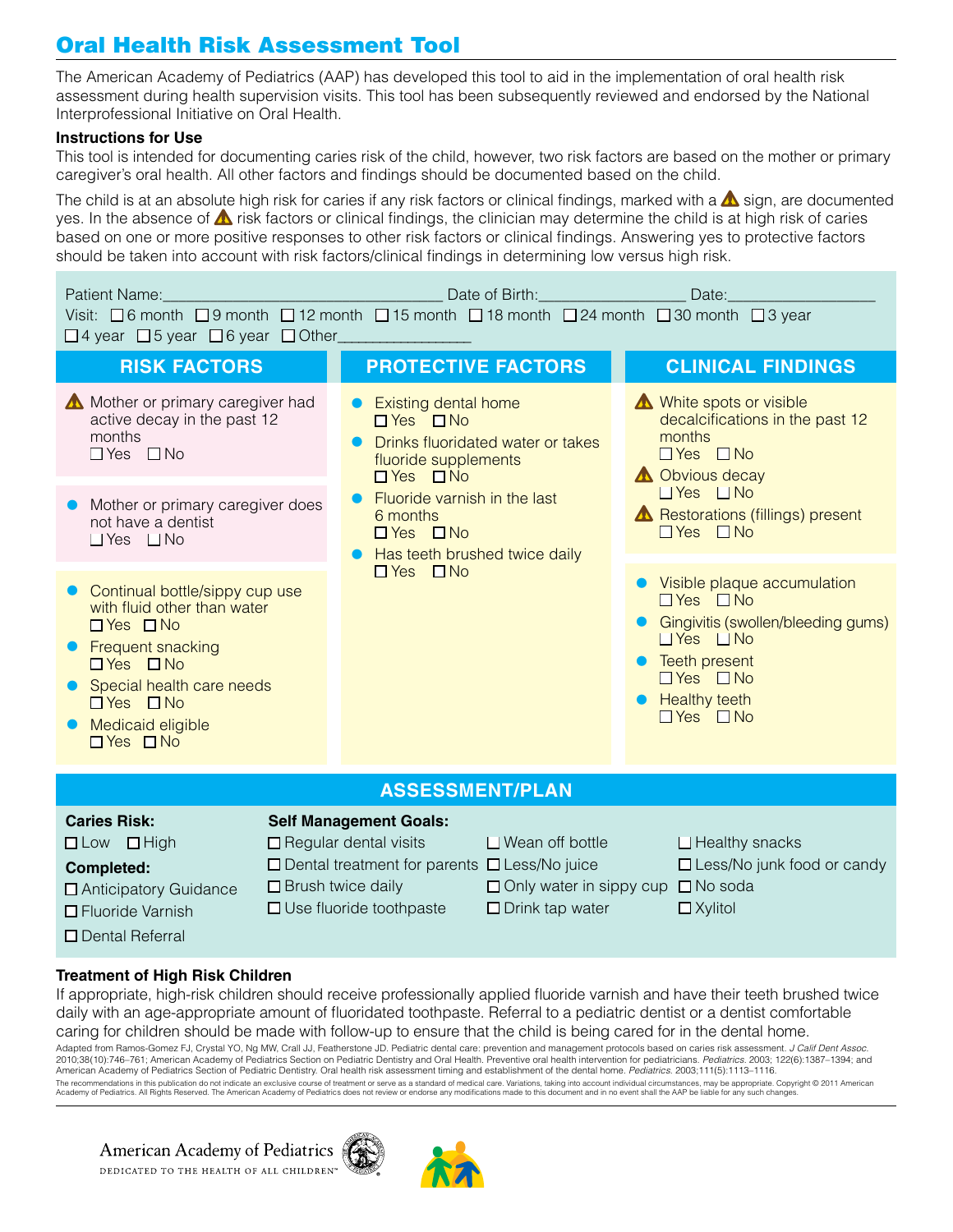# Oral Health Risk Assessment Tool Guidance

### **Timing of Risk Assessment**

The Bright Futures/AAP "Recommendations for Preventive Pediatric Health Care," (ie, Periodicity Schedule) recommends all children receive a risk assessment at the 6- and 9-month visits. For the 12-, 18-, 24-, 30-month, and the 3- and 6-year visits, risk assessment should continue if a dental home has not been established. View the Bright Futures/AAP Periodicity Schedule[—http://brightfutures.](http://brightfutures.aap.org/clinical_practice.html) [aap.org/clinical\\_practice.html](http://brightfutures.aap.org/clinical_practice.html).

## Risk Factors

#### **A** Maternal Oral Health

Studies have shown that children with mothers or primary caregivers who have had active decay in the past 12 months are at greater risk to develop caries. **This child is high risk.** 

#### **Maternal Access to Dental Care**

Studies have shown that children with mothers or primary caregivers who do not have a regular source of dental care are at a greater risk to develop caries. A follow-up question may be if the child has a dentist.

#### **Continual Bottle/Sippy Cup Use**

Children who drink juice, soda, and other liquids that are not water, from a bottle or sippy cup continually throughout the day or at night are at an increased risk of caries. The frequent intake of sugar does not allow for the acid it produces to be neutralized or washed away by saliva. Parents of children with this risk factor need to be counseled on how to reduce the frequency of sugarcontaining beverages in the child's diet.

#### **Frequent Snacking**

Children who snack frequently are at an increased risk of caries. The frequent intake of sugar/refined carbohydrates does not allow for the acid it produces to be neutralized or washed away by saliva. Parents of children with this risk factor need to be counseled on how to reduce frequent snacking and choose healthy snacks such as cheese, vegetables, and fruit.

#### **Special Health Care Needs**

Children with special health care needs are at an increased risk for caries due to their diet, xerostomia (dryness of the mouth, sometimes due to asthma or allergy medication use), difficulty performing oral hygiene, seizures, gastroesophageal reflux disease and vomiting, attention deficit hyperactivity disorder, and gingival hyperplasia or overcrowding of teeth. Premature babies also may experience enamel hypoplasia.

## Protective Factors

#### **Dental Home**

According to the American Academy of Pediatric Dentistry (AAPD), the dental home is oral health care for the child that is delivered in a comprehensive, continuously accessible, coordinated and family-centered way by a licensed dentist. The AAP and the AAPD recommend that a dental home be established by age 1. Communication between the dental and medical homes should be ongoing to appropriately coordinate care for the child. If a dental home is not available, the primary care clinician should continue to do oral health risk assessment at every well-child visit.

#### **Fluoridated Water/Supplements**

Drinking fluoridated water provides a child with systemic and topical fluoride exposure, a proven caries reduction intervention. Fluoride supplements may be prescribed by the primary care clinician or dentist if needed. View fluoride resources on the Oral Health Practice Tools Web Page [http://aap.org/oralhealth/PracticeTools.html.](http://aap.org/oralhealth/PracticeTools.html)

#### **Fluoride Varnish in the Last 6 Months**

Applying fluoride varnish provides a child with highly concentrated fluoride to protect against caries. Fluoride varnish may be professionally applied and is now recommended by the United States Preventive Services Task Force as a preventive service in the primary care setting for all children through age 5 [http://www.uspreventiveservicestaskforce.org/Page/Topic/recommendation](http://www.uspreventiveservicestaskforce.org/Page/Topic/recommendation-summary/dental-caries-in-children-from-birth-through-age-5-years-screening)[summary/dental-caries-in-children-from-birth-through-age-5-years-screening.](http://www.uspreventiveservicestaskforce.org/Page/Topic/recommendation-summary/dental-caries-in-children-from-birth-through-age-5-years-screening) For online fluoride varnish training, access the Caries Risk Assessment, Fluoride Varnish, and Counseling Module in the Smiles for Life National Oral Health Curriculum, [www.smilesforlifeoralhealth.org.](http://www.smilesforlifeoralhealth.org)

#### **Tooth Brushing and Oral Hygiene**

Primary care clinicians can reinforce good oral hygiene by teaching parents and children simple practices. Infants should have their mouths cleaned after feedings with a wet soft washcloth. Once teeth erupt it is recommended that children have their teeth brushed twice a day. For children under the age of 3 (until 3rd birthday) it is appropriate to recommend brushing with a smear (grain of rice amount) of fluoridated toothpaste twice per day. Children 3 years of age and older should use a pea-sized amount of fluoridated toothpaste twice a day. View the AAP Clinical Report on the use of fluoride in the primary care setting for more information [http://pediatrics.aappublications.org/content/early/2014/08/19/peds.2014-1699.](http://pediatrics.aappublications.org/content/early/2014/08/19/peds.2014-1699)



National Interprofessional Initiative on Oral Health engaging clinicians icuting dental divens